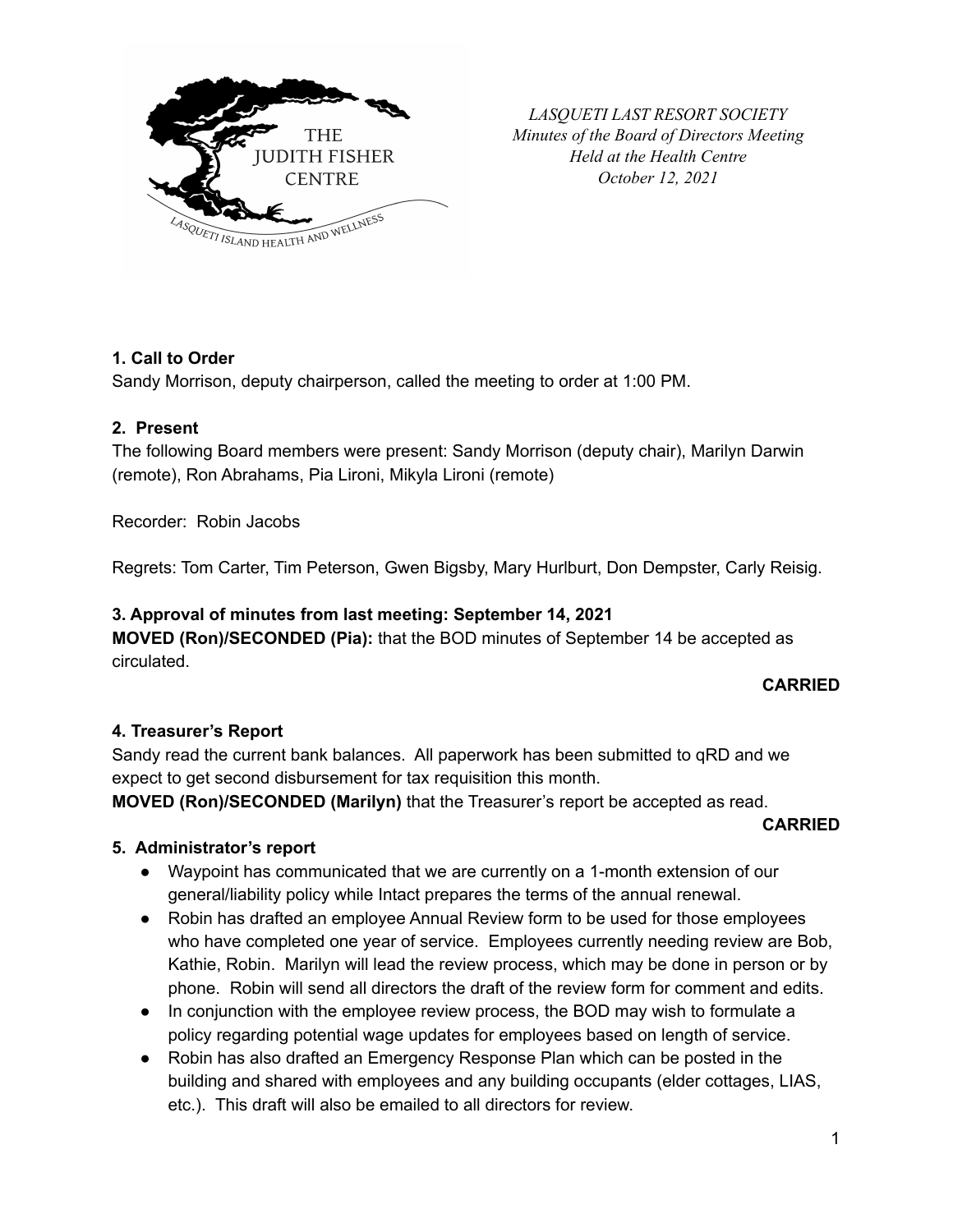● It has been clarified that indoor public events with fewer than 50 people are not subject to the public health order regarding vaccine cards, so small meetings such as local organization board meetings, meditation group, etc. can go ahead in the JFC without incurring liability for the organizers' enforcement of this order.

# **6. Physical plant report**

- Still trying to get diesel maintenance for generator. Lasqueti Mechanical can't do it since they don't have the right equipment. Sandy is pursuing this.
- Sandy has bought seals to put under interior doors. Woodbug activity has slowed down. Weather stripping installation will continue.
- Maintenance coordinator/supervisor? Board is still looking for a director to fill this role, or alternatively may consider hiring an individual for a paid supervisor/coordinator position.

# **7. Elder Cottage pet policy**

This item was deferred as no one present put forth a new policy proposal.

# **8. Elder Cottage occupancy fee**

A decision was deferred for additional research. What is the average income for Lasquetians in this age bracket? How much do comparable rentals (if any) cost on Lasqueti? Will occupants pay their own propane costs or is this included along with other utilities (wood heat, electricity, water, etc.)? Sandy will find out who pays propane costs. SAFER subsidy is likely to be approximately \$150/month for a low-income senior.

## **9. Proposal for LLRS to purchase a wood-splitter (Ron)**

Jan to give recommendation for an appropriate model for LLRS use. **MOVED/SECONDED:** for the last resort to purchase a wood splitter, type and price to be determined.

## **CARRIED**

## **10. Archaeology committee request to install artifact cabinet in meeting room**

Answers were given for questions raised at previous meeting. Yes the committee will sign a waiver of liability for the artifacts; yes they have the approval and support of local First Nations leaders to display the artifacts in this way; yes they will be happy to work with whatever space LLRS can allot to them for the display cabinet.

**Board consensus:** to allow the cabinet to be installed. Robin will communicate with Dana that the committee can move forward with this project.

Sandy will be the board contact person for Dana if needed.

## **11. Storage clean-out (Pia)**

Pia suggests we should go through the storage and inventory/cull items as needed. Sandy and Pia agree to take on this task.

# **12. Composter for elder housing (Pia)**